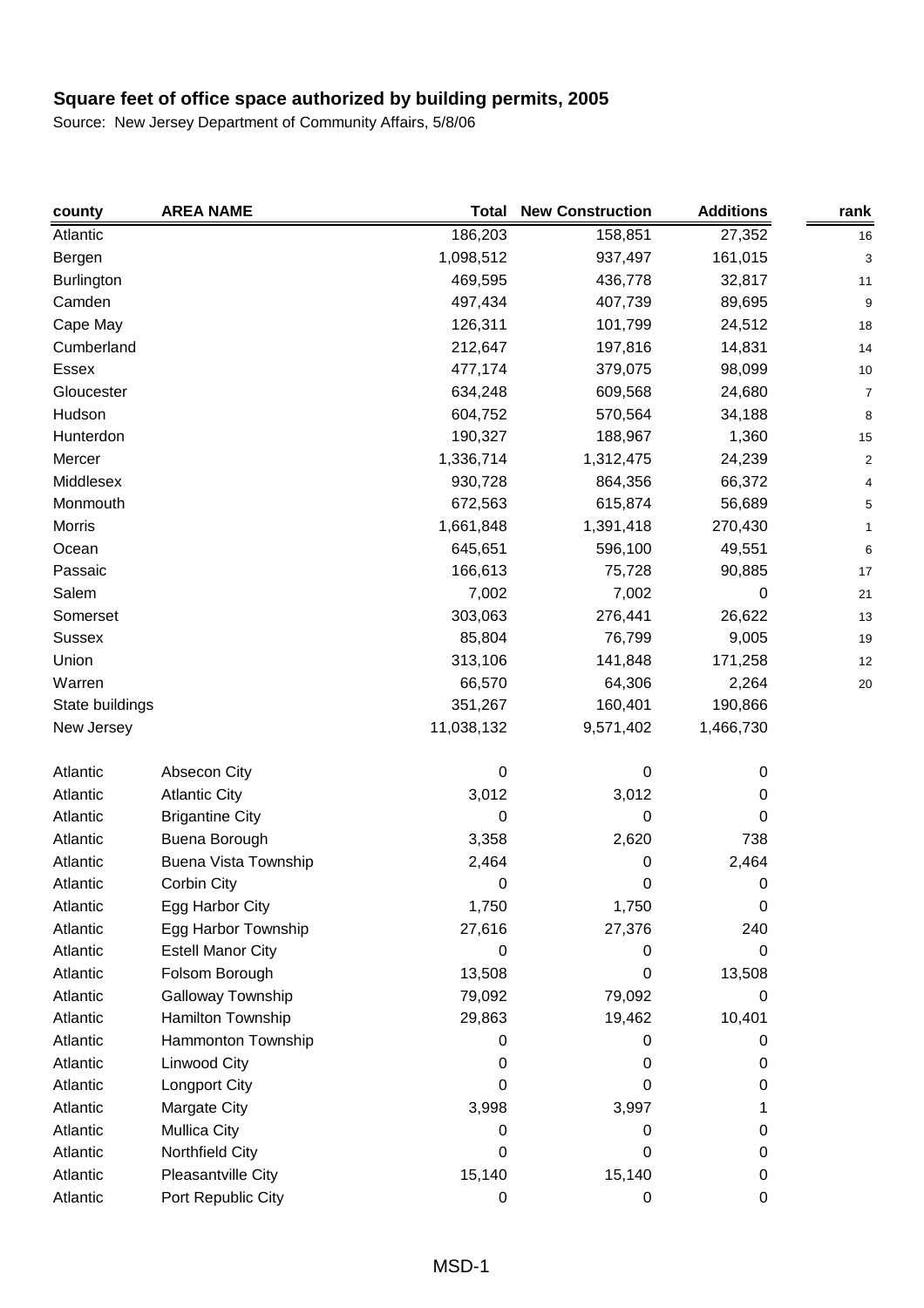| county   | <b>AREA NAME</b>          | Total  | <b>New Construction</b> | <b>Additions</b> | rank |
|----------|---------------------------|--------|-------------------------|------------------|------|
| Atlantic | Somers Point City         | 1,980  | 1,980                   | 0                |      |
| Atlantic | <b>Ventnor City</b>       | 4,422  | 4,422                   | 0                |      |
| Atlantic | <b>Weymouth Township</b>  | 0      | 0                       | 0                |      |
| Bergen   | Allendale Borough         | 9,791  | 9,791                   | 0                |      |
| Bergen   | Alpine Borough            | 1,248  | 1,248                   | 0                |      |
| Bergen   | Bergenfield Borough       | 0      | 0                       | 0                |      |
| Bergen   | Bogota Borough            | 0      | 0                       | 0                |      |
| Bergen   | Carlstadt Borough         | 2,507  | 2,507                   | 0                |      |
| Bergen   | Cliffside Park Borough    | 0      | 0                       | 0                |      |
| Bergen   | Closter Borough           | 9,000  | 9,000                   | 0                |      |
| Bergen   | Cresskill Borough         | 0      | 0                       | 0                |      |
| Bergen   | Demarest Borough          | 59,828 | 59,828                  | 0                |      |
| Bergen   | Dumont Borough            | 0      | 0                       | 0                |      |
| Bergen   | Elmwood Park Borough      | 72,889 | 72,889                  | 0                |      |
| Bergen   | East Rutherford Borough   | 0      | 0                       | 0                |      |
| Bergen   | Edgewater Borough         | 0      | 0                       | 0                |      |
| Bergen   | Emerson Borough           | 0      | 0                       | 0                |      |
| Bergen   | <b>Englewood City</b>     | 37,768 | 37,768                  | 0                |      |
| Bergen   | Englewood Cliffs Borough  | 0      | 0                       | 0                |      |
| Bergen   | Fair Lawn Borough         | 33,517 | 30,067                  | 3,450            |      |
| Bergen   | Fairview Borough          | 5,058  | 5,058                   | 0                |      |
| Bergen   | Fort Lee Borough          | 99,167 | 99,167                  | 0                |      |
| Bergen   | Franklin Lakes Borough    | 640    | 0                       | 640              |      |
| Bergen   | <b>Garfield City</b>      | 10,632 | 10,632                  | 0                |      |
| Bergen   | Glen Rock Borough         | 0      | 0                       | 0                |      |
| Bergen   | Hackensack City           | 17,474 | 17,018                  | 456              |      |
| Bergen   | Harrington Park Borough   | 0      | 0                       | 0                |      |
| Bergen   | Hasbrouck Heights Borough | 29,655 | 29,655                  | 0                |      |
| Bergen   | Haworth Borough           | 3,120  | 0                       | 3,120            |      |
| Bergen   | Hillsdale Borough         | 0      | 0                       | 0                |      |
| Bergen   | Ho-Ho-Kus Borough         | 0      | 0                       | 0                |      |
| Bergen   | Leonia Borough            | 0      | 0                       | 0                |      |
| Bergen   | Little Ferry Borough      | 2,000  | 0                       | 2,000            |      |
| Bergen   | Lodi Borough              | 23,100 | 0                       | 23,100           |      |
| Bergen   | Lyndhurst Township        | 5,705  | 0                       | 5,705            |      |
| Bergen   | Mahwah Township           | 3,849  | 2,351                   | 1,498            |      |
| Bergen   | Maywood Borough           | 0      | 0                       | 0                |      |
| Bergen   | Midland Park Borough      | 0      | 0                       | 0                |      |
| Bergen   | Montvale Borough          | 16,658 | 13,310                  | 3,348            |      |
| Bergen   | Moonachie Borough         | 0      | 0                       | 0                |      |
| Bergen   | New Milford Borough       | 1,040  | 0                       | 1,040            |      |
| Bergen   | North Arlington Borough   | 0      | 0                       | 0                |      |
| Bergen   | Northvale Borough         | 0      | 0                       | 0                |      |
| Bergen   | Norwood Borough           | 4,100  | 4,100                   | 0                |      |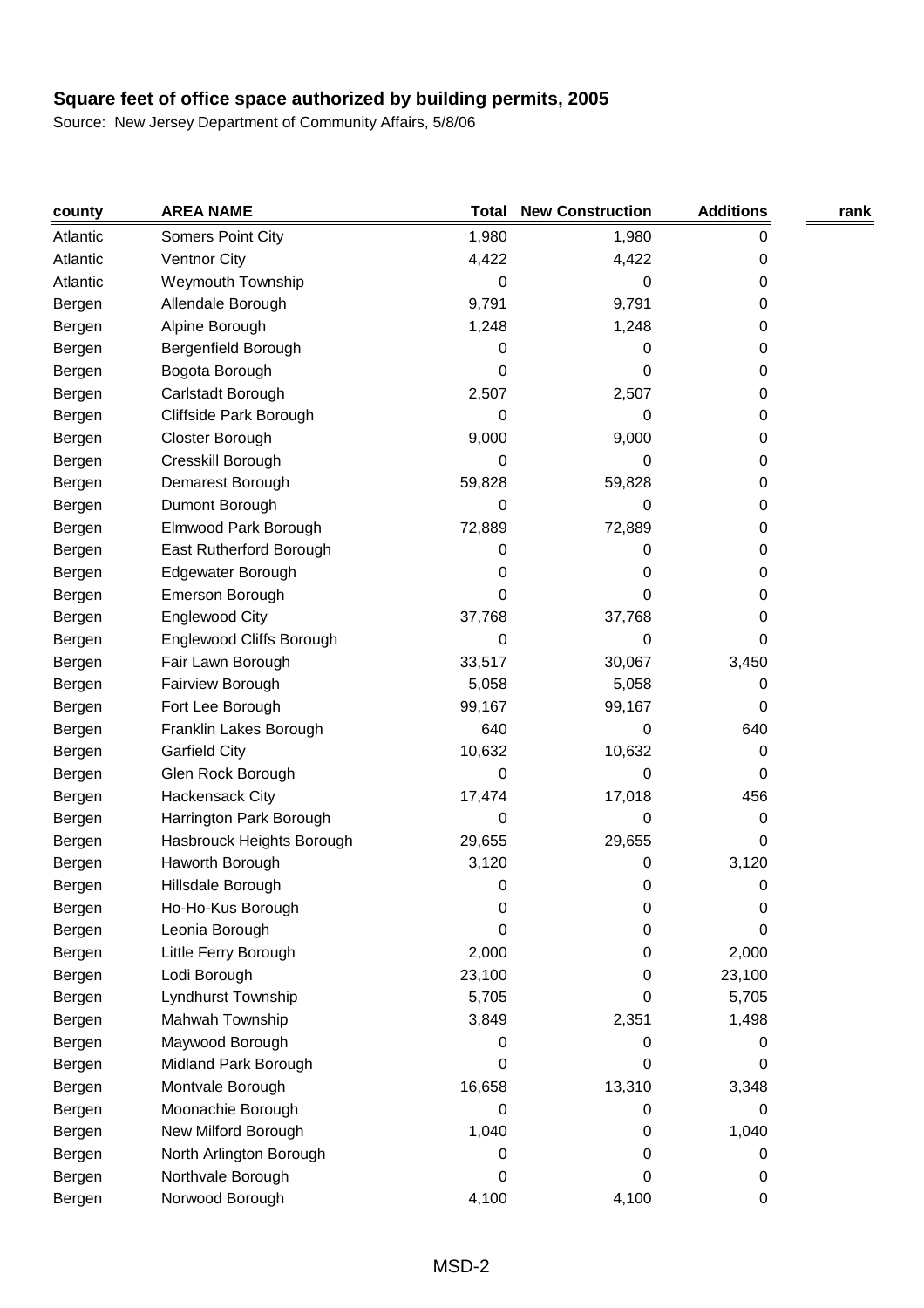| county            | <b>AREA NAME</b>               | <b>Total</b> | <b>New Construction</b> | <b>Additions</b> | rank |
|-------------------|--------------------------------|--------------|-------------------------|------------------|------|
| Bergen            | Oakland Borough                | 2,770        | 0                       | 2,770            |      |
| Bergen            | Old Tappan Borough             | 6,912        | 0                       | 6,912            |      |
| Bergen            | Oradell Borough                | 0            | 0                       | 0                |      |
| Bergen            | Palisades Park Borough         | 0            | 0                       | 0                |      |
| Bergen            | Paramus Borough                | 29,413       | 20,542                  | 8,871            |      |
| Bergen            | Park Ridge Borough             | 0            | 0                       | 0                |      |
| Bergen            | Ramsey Borough                 | 91,215       | 90,875                  | 340              |      |
| Bergen            | Ridgefield Borough             | 5,798        | 5,657                   | 141              |      |
| Bergen            | Ridgefield Park Village        | 0            | 0                       | 0                |      |
| Bergen            | Ridgewood Village              | 59,497       | 0                       | 59,497           |      |
| Bergen            | River Edge Borough             | 15,667       | 6,100                   | 9,567            |      |
| Bergen            | River Vale Township            | 0            | 0                       | 0                |      |
| Bergen            | Rochelle Park Township         | 41,426       | 41,426                  | 0                |      |
| Bergen            | Rockleigh Borough              | 0            | 0                       | 0                |      |
| Bergen            | Rutherford Borough             | 18,318       | 2,319                   | 15,999           |      |
| Bergen            | Saddle Brook Township          | 0            | 0                       | 0                |      |
| Bergen            | Saddle River Borough           | 0            | 0                       | 0                |      |
| Bergen            | South Hackensack Twp           | 0            | 0                       | 0                |      |
| Bergen            | <b>Teaneck Township</b>        | 0            | 0                       | 0                |      |
| Bergen            | <b>Tenafly Borough</b>         | 12,750       | 12,750                  | 0                |      |
| Bergen            | Teterboro Borough              | 331,050      | 329,982                 | 1,068            |      |
| Bergen            | Upper Saddle River Borough     | 0            | 0                       | 0                |      |
| Bergen            | <b>Waldwick Borough</b>        | 0            | 0                       | 0                |      |
| Bergen            | <b>Wallington Borough</b>      | 11,549       | 7,320                   | 4,229            |      |
| Bergen            | Washington Township            | 0            | 0                       | 0                |      |
| Bergen            | Westwood Borough               | 6,466        | 6,466                   | 0                |      |
| Bergen            | Woodcliff Lake Borough         | 0            | 0                       | 0                |      |
| Bergen            | Wood-Ridge Borough             | 9,671        | 9,671                   | 0                |      |
| Bergen            | <b>Wyckoff Township</b>        | 7,264        | 0                       | 7,264            |      |
| <b>Burlington</b> | <b>Bass River Township</b>     | 0            | 0                       | 0                |      |
| <b>Burlington</b> | <b>Beverly City</b>            | 0            | $\mathbf 0$             | 0                |      |
| Burlington        | <b>Bordentown City</b>         | 26,430       | 26,430                  | 0                |      |
| Burlington        | Bordentown Township            | 27,546       | 13,881                  | 13,665           |      |
| Burlington        | <b>Burlington City</b>         | 0            | 0                       | 0                |      |
| <b>Burlington</b> | <b>Burlington Township</b>     | 3,329        | 2,080                   | 1,249            |      |
| Burlington        | <b>Chesterfield Township</b>   | 88           | 0                       | 88               |      |
| <b>Burlington</b> | Cinnaminson Township           | 55,620       | 55,620                  | 0                |      |
| Burlington        | Delanco Township               | 0            | 0                       | 0                |      |
| Burlington        | Delran Township                | 11,268       | 11,268                  | 0                |      |
| <b>Burlington</b> | Eastampton Township            | 0            | 0                       | 0                |      |
| Burlington        | <b>Edgewater Park Township</b> | 7,440        | 7,440                   | 0                |      |
| Burlington        | Evesham Township               | 121,377      | 120,379                 | 998              |      |
| <b>Burlington</b> | Fieldsboro Borough             | 0            | 0                       | 0                |      |
| <b>Burlington</b> | Florence Township              | 27,336       | 27,336                  | 0                |      |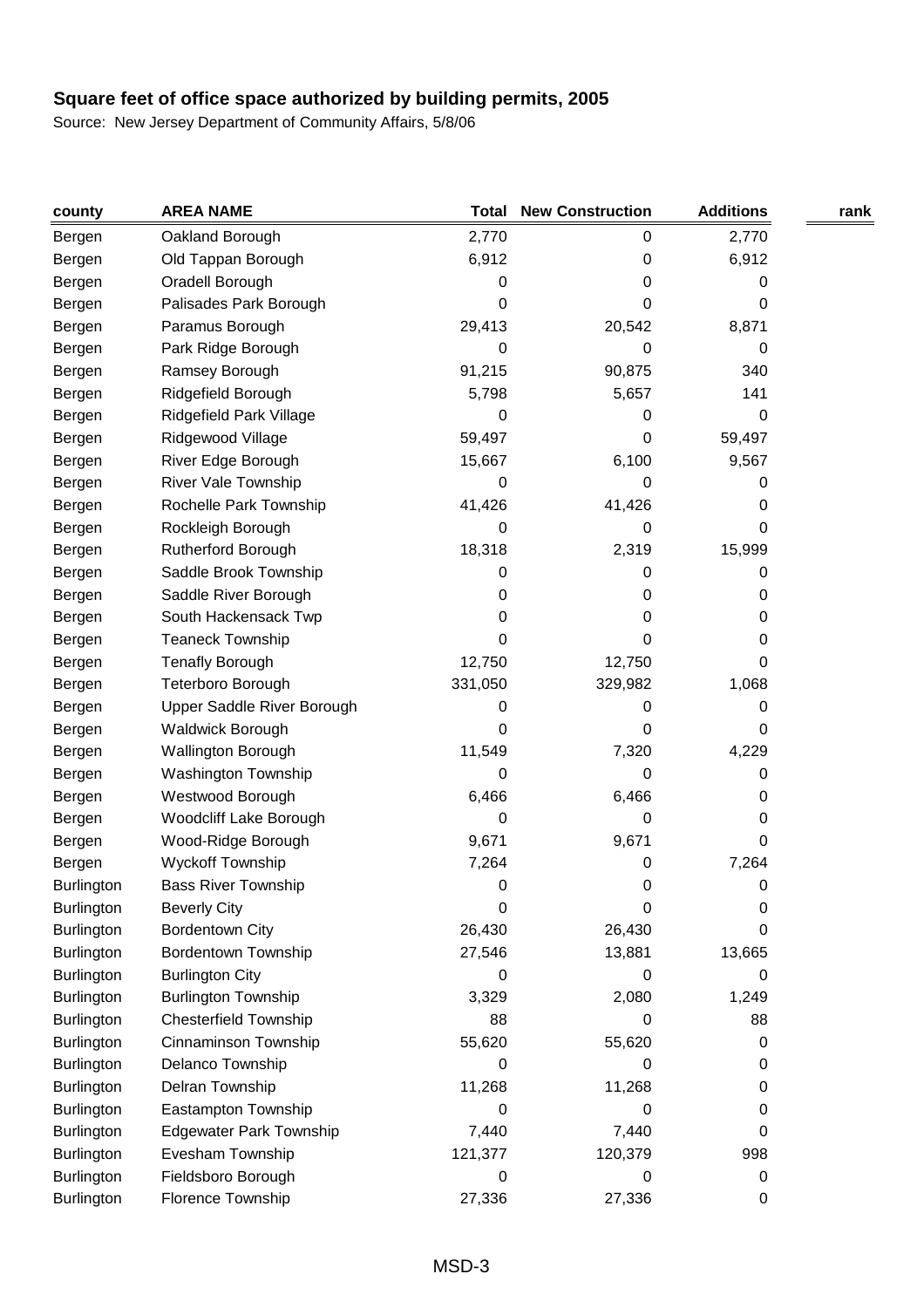| county            | <b>AREA NAME</b>           | Total   | <b>New Construction</b> | <b>Additions</b> | rank |
|-------------------|----------------------------|---------|-------------------------|------------------|------|
| <b>Burlington</b> | Hainesport Township        | 14,400  | 14,400                  | 0                |      |
| <b>Burlington</b> | Lumberton Township         | 3,090   | 1,410                   | 1,680            |      |
| <b>Burlington</b> | <b>Mansfield Township</b>  | 4,008   | 2,880                   | 1,128            |      |
| <b>Burlington</b> | Maple Shade Borough        | 11,478  | 1,600                   | 9,878            |      |
| Burlington        | <b>Medford Township</b>    | 21,630  | 21,630                  | 0                |      |
| Burlington        | Medford Lakes Borough      | 0       | 0                       | 0                |      |
| <b>Burlington</b> | Moorestown Township        | 13,827  | 10,256                  | 3,571            |      |
| <b>Burlington</b> | Mount Holly Township       | 0       | 0                       | 0                |      |
| Burlington        | Mount Laurel Township      | 84,776  | 84,776                  | 0                |      |
| <b>Burlington</b> | New Hanover Township       | 0       | 0                       | 0                |      |
| Burlington        | North Hanover Township     | 0       | 0                       | 0                |      |
| <b>Burlington</b> | Palmyra Borough            | 0       | 0                       | 0                |      |
| <b>Burlington</b> | Pemberton Borough          | 0       | 0                       | 0                |      |
| Burlington        | Pemberton Township         | 0       | 0                       | 0                |      |
| <b>Burlington</b> | Riverside Township         | 0       | 0                       | 0                |      |
| Burlington        | <b>Riverton Borough</b>    | 0       | 0                       | 0                |      |
| <b>Burlington</b> | Shamong Township           | 0       | 0                       | 0                |      |
| <b>Burlington</b> | Southampton Township       | 19,040  | 19,040                  | 0                |      |
| Burlington        | Springfield Township       | 0       | 0                       | 0                |      |
| Burlington        | <b>Tabernacle Township</b> | 0       | 0                       | 0                |      |
| Burlington        | Washington Township        | 0       | 0                       | 0                |      |
| <b>Burlington</b> | Westampton Township        | 16,912  | 16,352                  | 560              |      |
| <b>Burlington</b> | Willingboro Township       | 0       | 0                       | 0                |      |
| Burlington        | <b>Woodland Township</b>   | 0       | 0                       | 0                |      |
| <b>Burlington</b> | Wrightstown Borough        | 0       | 0                       | 0                |      |
| Camden            | Audubon Borough            | 2,490   | 0                       | 2,490            |      |
| Camden            | Audubon Park Borough       | 0       | 0                       | 0                |      |
| Camden            | Barrington Borough         | 996     | 0                       | 996              |      |
| Camden            | <b>Bellmawr Borough</b>    | 14,861  | 7,845                   | 7,016            |      |
| Camden            | Berlin Borough             | 220,104 | 211,124                 | 8,980            |      |
| Camden            | <b>Berlin Township</b>     | 1,557   | 1,557                   | 0                |      |
| Camden            | Brooklawn Borough          | 60,830  | $\mathbf 0$             | 60,830           |      |
| Camden            | Camden City                | 6,813   | 6,813                   | 0                |      |
| Camden            | Cherry Hill Township       | 17,837  | 17,255                  | 582              |      |
| Camden            | <b>Chesilhurst Borough</b> | 1,440   | 1,440                   | 0                |      |
| Camden            | Clementon Borough          | 0       | 0                       | 0                |      |
| Camden            | Collingswood Borough       | 0       | 0                       | 0                |      |
| Camden            | Gibbsboro Borough          | 0       | 0                       | 0                |      |
| Camden            | <b>Gloucester City</b>     | 2,260   | 2,260                   | 0                |      |
| Camden            | <b>Gloucester Township</b> | 61,132  | 60,292                  | 840              |      |
| Camden            | Haddon Township            | 4,559   | 1,200                   | 3,359            |      |
| Camden            | Haddonfield Borough        | 0       | 0                       | 0                |      |
| Camden            | Haddon Heights Borough     | 0       | $\boldsymbol{0}$        | 0                |      |
| Camden            | Hi-nella Borough           | 0       | $\mathbf 0$             | 0                |      |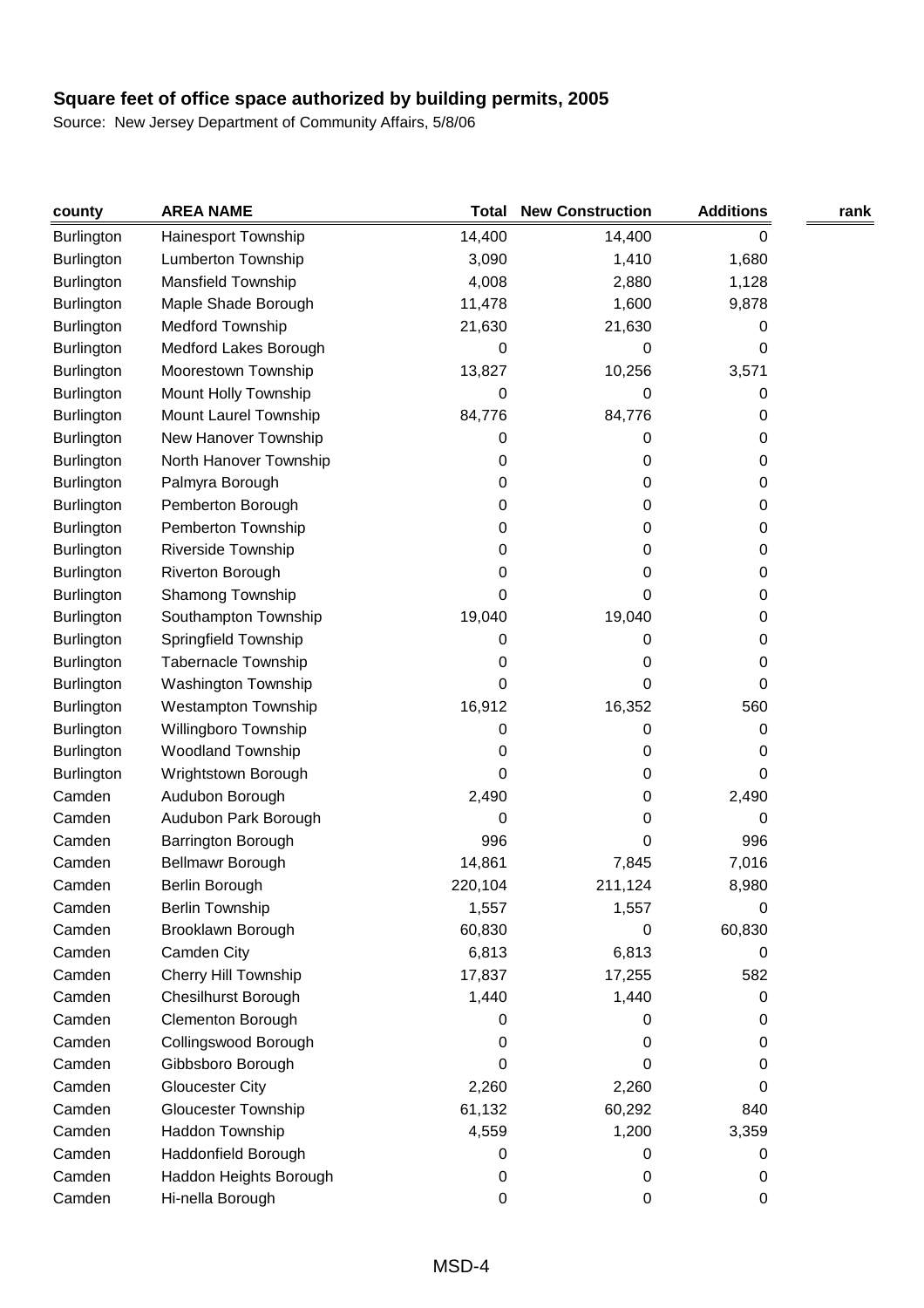| county     | <b>AREA NAME</b>           | Total     | <b>New Construction</b> | <b>Additions</b> | rank |
|------------|----------------------------|-----------|-------------------------|------------------|------|
| Camden     | Laurel Springs Borough     | $\pmb{0}$ | $\mathbf 0$             | 0                |      |
| Camden     | Lawnside Borough           | 3,990     | 1,790                   | 2,200            |      |
| Camden     | Lindenwold Borough         | 895       | 895                     | 0                |      |
| Camden     | Magnolia Borough           | 9,055     | 8,757                   | 298              |      |
| Camden     | Merchantville Borough      | 1,912     | 0                       | 1,912            |      |
| Camden     | Mount Ephraim Borough      | 0         | 0                       | 0                |      |
| Camden     | Oaklyn Borough             | 0         | 0                       | 0                |      |
| Camden     | Pennsauken Township        | 0         | 0                       | 0                |      |
| Camden     | Pine Hill Borough          | 12,320    | 12,320                  | 0                |      |
| Camden     | Pine Valley Borough        | 0         | 0                       | 0                |      |
| Camden     | Runnemede Borough          | 0         | 0                       | 0                |      |
| Camden     | Somerdale Borough          | 0         | 0                       | 0                |      |
| Camden     | <b>Stratford Borough</b>   | 8,500     | 8,500                   | 0                |      |
| Camden     | Tavistock Borough          | 0         | 0                       | 0                |      |
| Camden     | Voorhees Township          | 27,701    | 27,701                  | 0                |      |
| Camden     | <b>Waterford Township</b>  | 19,348    | 19,348                  | 0                |      |
| Camden     | Winslow Township           | 18,834    | 18,642                  | 192              |      |
| Camden     | Woodlynne Borough          | 0         | 0                       | 0                |      |
| Cape May   | Avalon Borough             | 1,165     | 0                       | 1,165            |      |
| Cape May   | Cape May City              | 652       | 0                       | 652              |      |
| Cape May   | Cape May Point Borough     | 0         | 0                       | 0                |      |
| Cape May   | Dennis Township            | 36,800    | 36,800                  | 0                |      |
| Cape May   | Lower Township             | 7,105     | 7,105                   | 0                |      |
| Cape May   | Middle Township            | 51,436    | 46,636                  | 4,800            |      |
| Cape May   | North Wildwood City        | 3,958     | 3,958                   | 0                |      |
| Cape May   | Ocean City                 | 0         | 0                       | 0                |      |
| Cape May   | Sea Isle City              | 864       | 0                       | 864              |      |
| Cape May   | Stone Harbor Borough       | 0         | 0                       | 0                |      |
| Cape May   | <b>Upper Township</b>      | 17,364    | 3,200                   | 14,164           |      |
| Cape May   | West Cape May Borough      | 0         | 0                       | 0                |      |
| Cape May   | West Wildwood Borough      | 0         | 0                       | 0                |      |
| Cape May   | <b>Wildwood City</b>       | 6,967     | 4,100                   | 2,867            |      |
| Cape May   | Wildwood Crest Borough     | 0         | 0                       | 0                |      |
| Cape May   | Woodbine Borough           | 0         | 0                       | 0                |      |
| Cumberland | <b>Bridgeton City</b>      | 2,048     | 2,048                   | 0                |      |
| Cumberland | <b>Commercial Township</b> | 0         | 0                       | 0                |      |
| Cumberland | Deerfield Township         | 0         | 0                       | 0                |      |
| Cumberland | Downe Township             | 0         | 0                       | 0                |      |
| Cumberland | <b>Fairfield Township</b>  | 0         | 0                       | 0                |      |
| Cumberland | <b>Greenwich Township</b>  | 0         | 0                       | 0                |      |
| Cumberland | <b>Hopewell Township</b>   | 450       | 450                     | 0                |      |
| Cumberland | Lawrence Township          | 0         | 0                       | 0                |      |
| Cumberland | Maurice River Township     | 2,400     | 2,400                   | 0                |      |
| Cumberland | Millville City             | 136,057   | 136,057                 | 0                |      |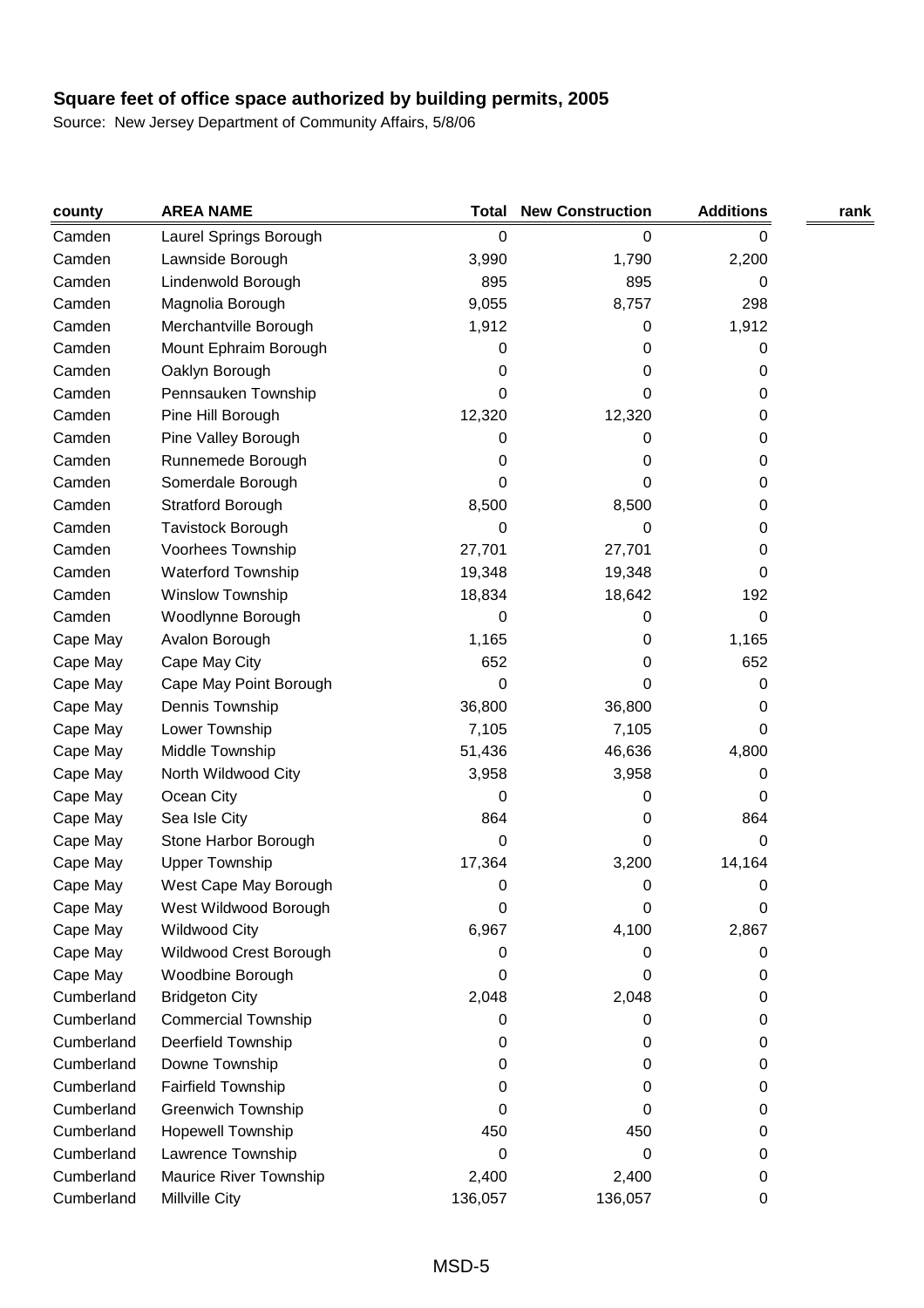| county     | <b>AREA NAME</b>                | Total     | <b>New Construction</b> | <b>Additions</b> | rank |
|------------|---------------------------------|-----------|-------------------------|------------------|------|
| Cumberland | Shiloh Borough                  | $\pmb{0}$ | 0                       | 0                |      |
| Cumberland | <b>Stow Creek Township</b>      | 0         | 0                       | 0                |      |
| Cumberland | <b>Upper Deerfield Township</b> | 9,937     | 6,187                   | 3,750            |      |
| Cumberland | <b>Vineland City</b>            | 61,755    | 50,674                  | 11,081           |      |
| Essex      | <b>Belleville Town</b>          | 4,343     | 0                       | 4,343            |      |
| Essex      | <b>Bloomfield Township</b>      | 360       | 0                       | 360              |      |
| Essex      | Caldwell Township               | 0         | 0                       | 0                |      |
| Essex      | <b>Cedar Grove Township</b>     | 63,805    | 12,505                  | 51,300           |      |
| Essex      | East Orange City                | 0         | 0                       | 0                |      |
| Essex      | Essex Fells Township            | 0         | 0                       | 0                |      |
| Essex      | <b>Fairfield Township</b>       | 9,329     | 9,329                   | 0                |      |
| Essex      | Glen Ridge Borough              | 0         | 0                       | 0                |      |
| Essex      | Irvington Township              | 0         | 0                       | 0                |      |
| Essex      | Livingston Township             | 1,319     | 0                       | 1,319            |      |
| Essex      | Maplewood Township              | 0         | 0                       | 0                |      |
| Essex      | Millburn Township               | 7,502     | 7,502                   | 0                |      |
| Essex      | Montclair Township              | 242,168   | 231,157                 | 11,011           |      |
| Essex      | <b>Newark City</b>              | 134,021   | 109,981                 | 24,040           |      |
| Essex      | North Caldwell Borough          | 0         | 0                       | 0                |      |
| Essex      | Nutley Township                 | 1,428     | 0                       | 1,428            |      |
| Essex      | City of Orange Township         | 1         |                         | 0                |      |
| Essex      | Roseland Borough                | 8,600     | 8,600                   | 0                |      |
| Essex      | South Orange Village            | 0         | 0                       | 0                |      |
| Essex      | Verona Township                 | 2,998     | 0                       | 2,998            |      |
| Essex      | West Caldwell Township          | 1,300     | 0                       | 1,300            |      |
| Essex      | West Orange Township            | 0         | 0                       | 0                |      |
| Gloucester | Clayton Borough                 | 0         | 0                       | 0                |      |
| Gloucester | Deptford Township               | 0         | 0                       | 0                |      |
| Gloucester | East Greenwich Township         | 0         | 0                       | 0                |      |
| Gloucester | <b>Elk Township</b>             | 0         | 0                       | 0                |      |
| Gloucester | Franklin Township               | 12,468    | 11,350                  | 1,118            |      |
| Gloucester | Glassboro Borough               | 8,400     | 8,400                   | 0                |      |
| Gloucester | <b>Greenwich Township</b>       | 3,991     | 615                     | 3,376            |      |
| Gloucester | Harrison Township               | 20,000    | 10,044                  | 9,956            |      |
| Gloucester | Logan Township                  | 283,122   | 283,122                 | 0                |      |
| Gloucester | Mantua Township                 | 3,860     | 3,000                   | 860              |      |
| Gloucester | Monroe Township                 | 60,924    | 59,700                  | 1,224            |      |
| Gloucester | National Park Borough           | 0         | 0                       | 0                |      |
| Gloucester | Newfield Borough                | 0         | 0                       | 0                |      |
| Gloucester | Paulsboro Borough               | 1,608     | 0                       | 1,608            |      |
| Gloucester | Pitman Borough                  | 0         | 0                       | 0                |      |
| Gloucester | South Harrison Township         | 0         | 0                       | 0                |      |
| Gloucester | Swedesborough Borough           | 0         | 0                       | 0                |      |
| Gloucester | Washington Township             | 217,448   | 212,890                 | 4,558            |      |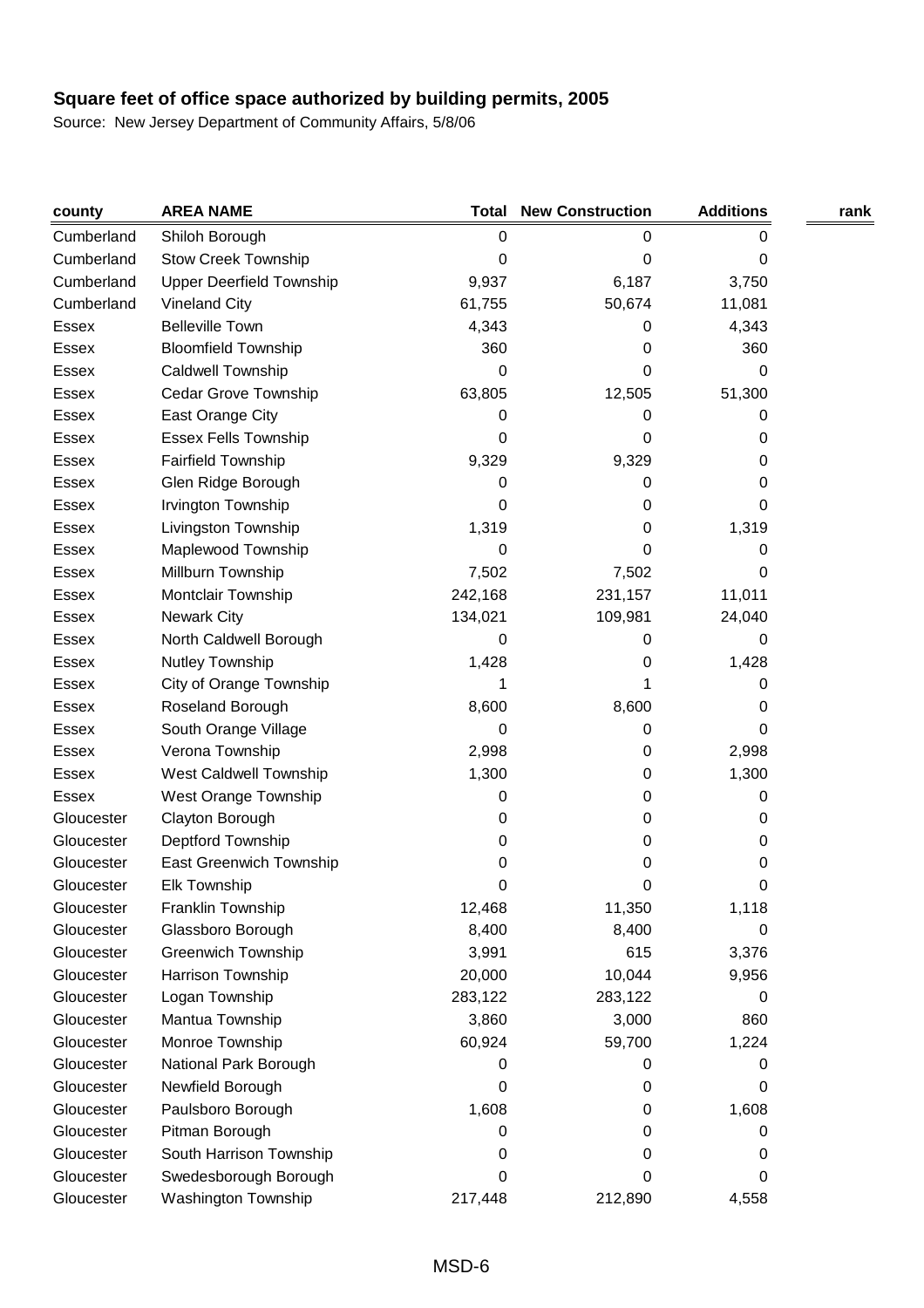| county     | <b>AREA NAME</b>          | Total   | <b>New Construction</b> | <b>Additions</b> | rank |
|------------|---------------------------|---------|-------------------------|------------------|------|
| Gloucester | Wenonah Borough           | 0       | 0                       | 0                |      |
| Gloucester | West Deptford Township    | 0       | 0                       | 0                |      |
| Gloucester | Westville Borough         | 0       | 0                       | 0                |      |
| Gloucester | <b>Woodbury City</b>      | 20,447  | 20,447                  | 0                |      |
| Gloucester | Woodbury Heights Borough  | 1,980   | 0                       | 1,980            |      |
| Gloucester | <b>Woolwich Township</b>  | 0       | 0                       | 0                |      |
| Hudson     | <b>Bayonne City</b>       | 87,868  | 87,868                  | 0                |      |
| Hudson     | East Newark Borough       | 0       | 0                       | 0                |      |
| Hudson     | Guttenberg Town           | 0       | 0                       | 0                |      |
| Hudson     | Harrison Town             | 0       | 0                       | 0                |      |
| Hudson     | Hoboken City              | 0       | 0                       | 0                |      |
| Hudson     | Jersey City               | 438,879 | 414,067                 | 24,812           |      |
| Hudson     | Kearny Town               | 1,618   | 0                       | 1,618            |      |
| Hudson     | North Bergen Township     | 65,853  | 58,367                  | 7,486            |      |
| Hudson     | Secaucus Town             | 4,102   | 4,102                   | 0                |      |
| Hudson     | <b>Union City</b>         | 6,432   | 6,160                   | 272              |      |
| Hudson     | Weehawken Township        | 0       | 0                       | 0                |      |
| Hudson     | West New York Town        | 0       | 0                       | 0                |      |
| Hunterdon  | Alexandria Township       | 1,360   | 0                       | 1,360            |      |
| Hunterdon  | <b>Bethlehem Township</b> | 0       | 0                       | 0                |      |
| Hunterdon  | <b>Bloomsbury Borough</b> | 0       | 0                       | 0                |      |
| Hunterdon  | Califon Borough           | 0       | 0                       | 0                |      |
| Hunterdon  | Clinton Town              | 0       | 0                       | 0                |      |
| Hunterdon  | Clinton Township          | 23,994  | 23,994                  | 0                |      |
| Hunterdon  | Delaware Township         | 0       | 0                       | 0                |      |
| Hunterdon  | East Amwell Township      | 0       | 0                       | 0                |      |
| Hunterdon  | Flemington Borough        | 2,000   | 2,000                   | 0                |      |
| Hunterdon  | Franklin Township         | 0       | 0                       | 0                |      |
| Hunterdon  | Frenchtown Borough        | 0       | 0                       | 0                |      |
| Hunterdon  | Glen Gardner Borough      | 0       | 0                       | 0                |      |
| Hunterdon  | Hampton Borough           | 0       | 0                       | $\pmb{0}$        |      |
| Hunterdon  | High Bridge Borough       | 0       | 0                       | 0                |      |
| Hunterdon  | <b>Holland Township</b>   | 0       | 0                       | 0                |      |
| Hunterdon  | Kingwood Township         | 0       | 0                       | 0                |      |
| Hunterdon  | Lambertville City         | 0       | 0                       | 0                |      |
| Hunterdon  | Lebanon Borough           | 0       | 0                       | 0                |      |
| Hunterdon  | Lebanon Township          | 0       | 0                       | 0                |      |
| Hunterdon  | Milford Borough           | 0       | 0                       | 0                |      |
| Hunterdon  | Raritan Township          | 125,637 | 125,637                 | 0                |      |
| Hunterdon  | Readington Township       | 18,164  | 18,164                  | 0                |      |
| Hunterdon  | Stockton Borough          | 0       | 0                       | 0                |      |
| Hunterdon  | <b>Tewksbury Township</b> | 12,935  | 12,935                  | 0                |      |
| Hunterdon  | Union Township            | 0       | 0                       | 0                |      |
| Hunterdon  | West Amwell Township      | 6,237   | 6,237                   | 0                |      |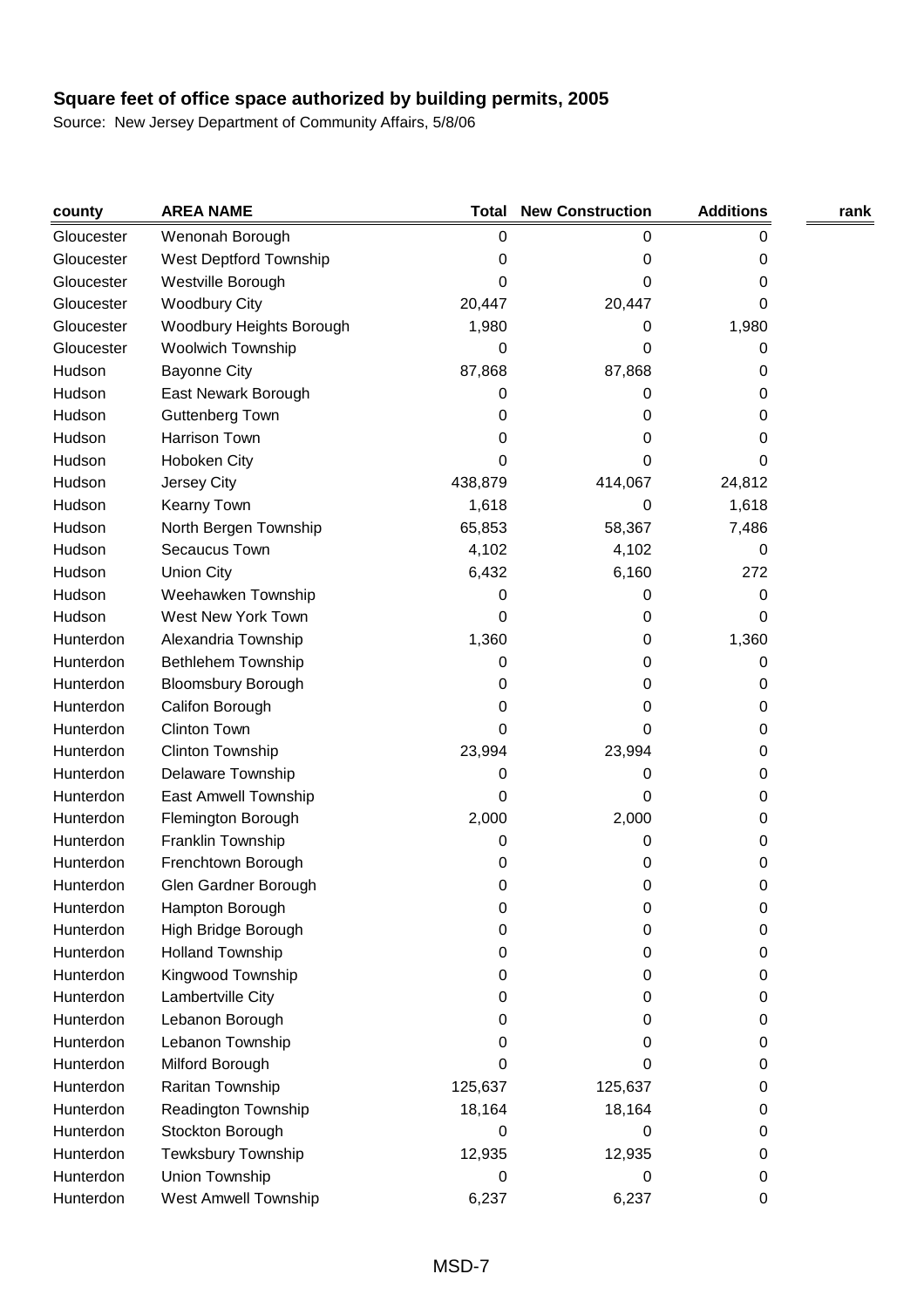| county    | <b>AREA NAME</b>             | <b>Total</b> | <b>New Construction</b> | <b>Additions</b> | rank |
|-----------|------------------------------|--------------|-------------------------|------------------|------|
| Mercer    | East Windsor Township        | 82,216       | 82,216                  | 0                |      |
| Mercer    | <b>Ewing Township</b>        | 16,678       | 16,678                  | 0                |      |
| Mercer    | Hamilton Township            | 559,673      | 546,713                 | 12,960           |      |
| Mercer    | Hightstown Borough           | 0            | 0                       | 0                |      |
| Mercer    | Hopewell Borough             | 1,754        | 0                       | 1,754            |      |
| Mercer    | <b>Hopewell Township</b>     | 47,144       | 44,244                  | 2,900            |      |
| Mercer    | Lawrence Township            | 19,839       | 13,599                  | 6,240            |      |
| Mercer    | Pennington Borough           | 0            | 0                       | 0                |      |
| Mercer    | Princeton Borough            | 0            | 0                       | 0                |      |
| Mercer    | Princeton Township           | 0            | 0                       | 0                |      |
| Mercer    | <b>Trenton City</b>          | 189,626      | 189,626                 | 0                |      |
| Mercer    | Washington Township          | 128,452      | 128,452                 | 0                |      |
| Mercer    | West Windsor Township        | 291,332      | 290,947                 | 385              |      |
| Middlesex | Carteret Borough             | 57,600       | 57,600                  | 0                |      |
| Middlesex | Cranbury Township            | 630          | 0                       | 630              |      |
| Middlesex | Dunellen Borough             | 0            | 0                       | 0                |      |
| Middlesex | East Brunswick Township      | 59,880       | 59,880                  | 0                |      |
| Middlesex | Edison Township              | 246,496      | 196,921                 | 49,575           |      |
| Middlesex | Helmetta Borough             | 0            | 0                       | 0                |      |
| Middlesex | <b>Highland Park Borough</b> | 5,806        | 0                       | 5,806            |      |
| Middlesex | Jamesburg Borough            | 0            | 0                       | 0                |      |
| Middlesex | Old Bridge Township          | 19,886       | 19,886                  | 0                |      |
| Middlesex | Metuchen Borough             | 1,524        | 0                       | 1,524            |      |
| Middlesex | Middlesex Borough            | 0            | 0                       | 0                |      |
| Middlesex | Milltown Borough             | 0            | 0                       | 0                |      |
| Middlesex | Monroe Township              | 85,262       | 85,262                  | 0                |      |
| Middlesex | <b>New Brunswick City</b>    | 0            | 0                       | 0                |      |
| Middlesex | North Brunswick Township     | 28,650       | 28,650                  | 0                |      |
| Middlesex | Perth Amboy City             | 15,627       | 12,623                  | 3,004            |      |
| Middlesex | Piscataway Township          | 154,912      | 152,946                 | 1,966            |      |
| Middlesex | Plainsboro Township          | 40,489       | 40,489                  | 0                |      |
| Middlesex | Sayreville Borough           | 3,200        | 3,200                   | 0                |      |
| Middlesex | South Amboy City             | 3,967        | 3,115                   | 852              |      |
| Middlesex | South Brunswick Township     | 143,989      | 141,650                 | 2,339            |      |
| Middlesex | South Plainfield Borough     | 22,244       | 22,244                  | 0                |      |
| Middlesex | South River Borough          | 0            | 0                       | 0                |      |
| Middlesex | Spotswood Borough            | 11,297       | 11,297                  | 0                |      |
| Middlesex | Woodbridge Township          | 29,269       | 28,593                  | 676              |      |
| Monmouth  | Allenhurst Borough           | 0            | 0                       | 0                |      |
| Monmouth  | Allentown Borough            | O            | O)                      | 0                |      |
| Monmouth  | <b>Asbury Park City</b>      |              |                         | 0                |      |
| Monmouth  | Atlantic Highlands Borough   | 0            | 0                       | 0                |      |
| Monmouth  | Avon-by-the-Sea Borough      | 1,136        | 1,000                   | 136              |      |
| Monmouth  | Belmar Borough               | 0            | 0                       | 0                |      |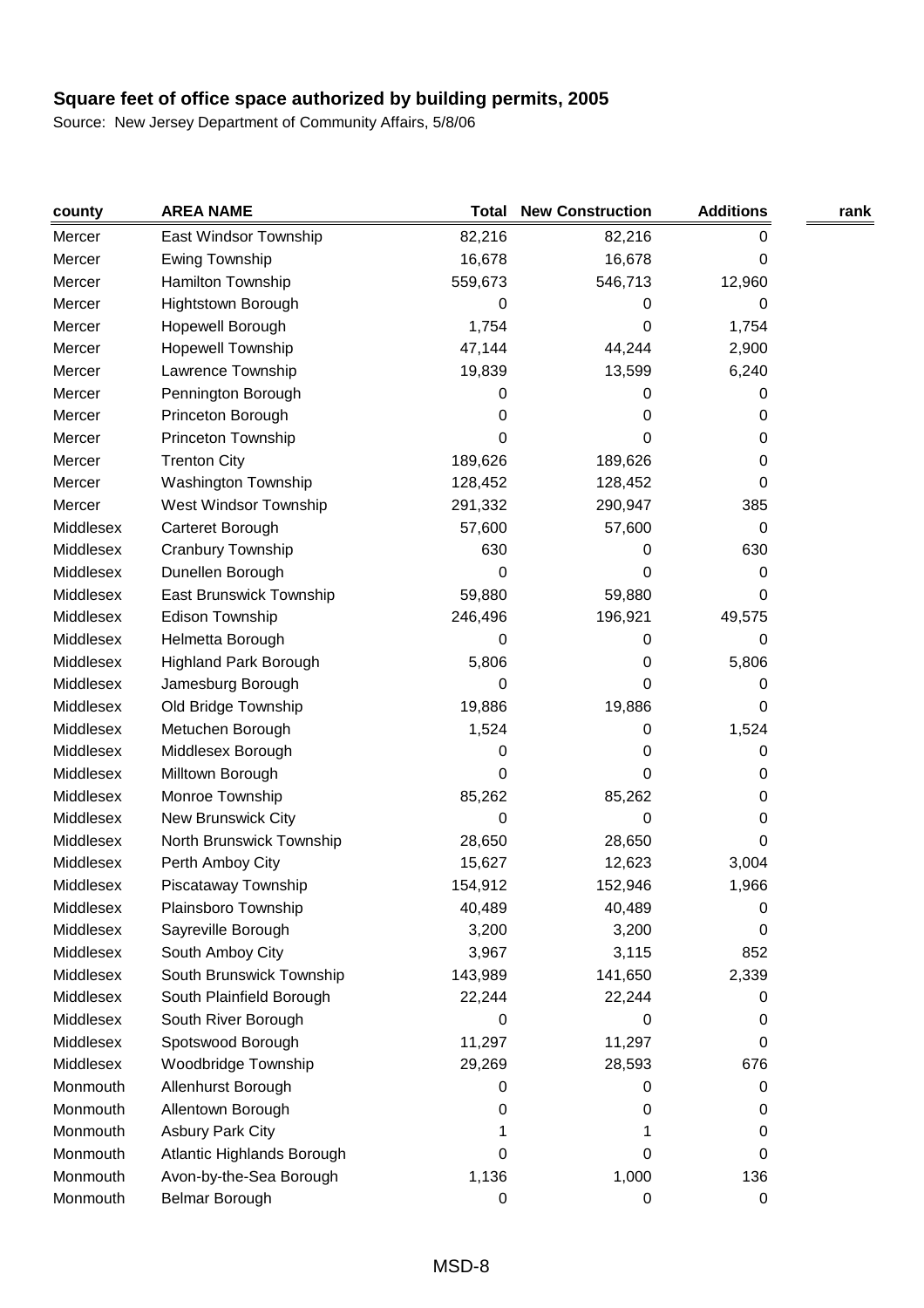| county   | <b>AREA NAME</b>             | Total       | <b>New Construction</b> | <b>Additions</b> | rank |
|----------|------------------------------|-------------|-------------------------|------------------|------|
| Monmouth | <b>Bradley Beach Borough</b> | $\mathbf 0$ | 0                       | 0                |      |
| Monmouth | <b>Brielle Borough</b>       | 0           | 0                       | 0                |      |
| Monmouth | <b>Colts Neck Township</b>   | 7,400       | 7,400                   | 0                |      |
| Monmouth | Deal Borough                 | 12,723      | 0                       | 12,723           |      |
| Monmouth | Eatontown Borough            | 40,582      | 39,402                  | 1,180            |      |
| Monmouth | Englishtown Borough          | 0           | 0                       | 0                |      |
| Monmouth | Fair Haven Borough           | 0           | 0                       | 0                |      |
| Monmouth | Farmingdale Borough          | 9,723       | 9,723                   | 0                |      |
| Monmouth | Freehold Borough             | 636         | 0                       | 636              |      |
| Monmouth | Freehold Township            | 27,818      | 27,759                  | 59               |      |
| Monmouth | Highlands Borough            | 5,870       | 5,870                   | 0                |      |
| Monmouth | <b>Holmdel Township</b>      | 18,000      | 18,000                  | 0                |      |
| Monmouth | <b>Howell Township</b>       | 9,291       | 8,395                   | 896              |      |
| Monmouth | Interlaken Borough           | 0           | 0                       | 0                |      |
| Monmouth | Keansburg Borough            | 6,204       | 6,204                   | 0                |      |
| Monmouth | Keyport Borough              | 4,856       | 0                       | 4,856            |      |
| Monmouth | Little Silver Borough        | 4,903       | 0                       | 4,903            |      |
| Monmouth | Loch Arbour Village          | 1,358       | 0                       | 1,358            |      |
| Monmouth | Long Branch City             | 3,300       | 3,300                   | 0                |      |
| Monmouth | Manalapan Township           | 10,010      | 10,010                  | 0                |      |
| Monmouth | Manasquan Borough            | 25,622      | 24,877                  | 745              |      |
| Monmouth | Marlboro Township            | 6,200       | 5,000                   | 1,200            |      |
| Monmouth | Matawan Borough              | 2,380       | 2,380                   | 0                |      |
| Monmouth | Aberdeen Township            | 0           | 0                       | 0                |      |
| Monmouth | Middletown Township          | 26,416      | 22,822                  | 3,594            |      |
| Monmouth | Millstone Township           | 10,760      | 10,760                  | 0                |      |
| Monmouth | Monmouth Beach Borough       | 0           | 0                       | 0                |      |
| Monmouth | Neptune Township             | 99,525      | 99,525                  | 0                |      |
| Monmouth | Neptune City Borough         | 1,471       | 0                       | 1,471            |      |
| Monmouth | Tinton Falls Borough         | 90,091      | 86,731                  | 3,360            |      |
| Monmouth | Ocean Township               | 6,899       | 6,626                   | 273              |      |
| Monmouth | Oceanport Borough            | 0           | 0                       | 0                |      |
| Monmouth | <b>Hazlet Township</b>       | 0           | 0                       | 0                |      |
| Monmouth | Red Bank Borough             | 26,219      | 26,219                  | 0                |      |
| Monmouth | Roosevelt Borough            | 0           | O                       | Ω                |      |
| Monmouth | Rumson Borough               | 2,365       | 0                       | 2,365            |      |
| Monmouth | Sea Bright Borough           | 0           | 0                       | 0                |      |
| Monmouth | Sea Girt Borough             | 1,144       | 0                       | 1,144            |      |
| Monmouth | Shrewsbury Borough           | 85,860      | 85,860                  | 0                |      |
| Monmouth | <b>Shrewsbury Township</b>   | 0           | O                       | O                |      |
| Monmouth | South Belmar Borough         | 6,400       | 6,400                   | 0                |      |
| Monmouth | Spring Lake Borough          | 1,215       | 0                       | 1,215            |      |
| Monmouth | Spring Lake Heights Boro     | 3,167       | 3,167                   | 0                |      |
| Monmouth | Union Beach Borough          | 0           | 0                       | 0                |      |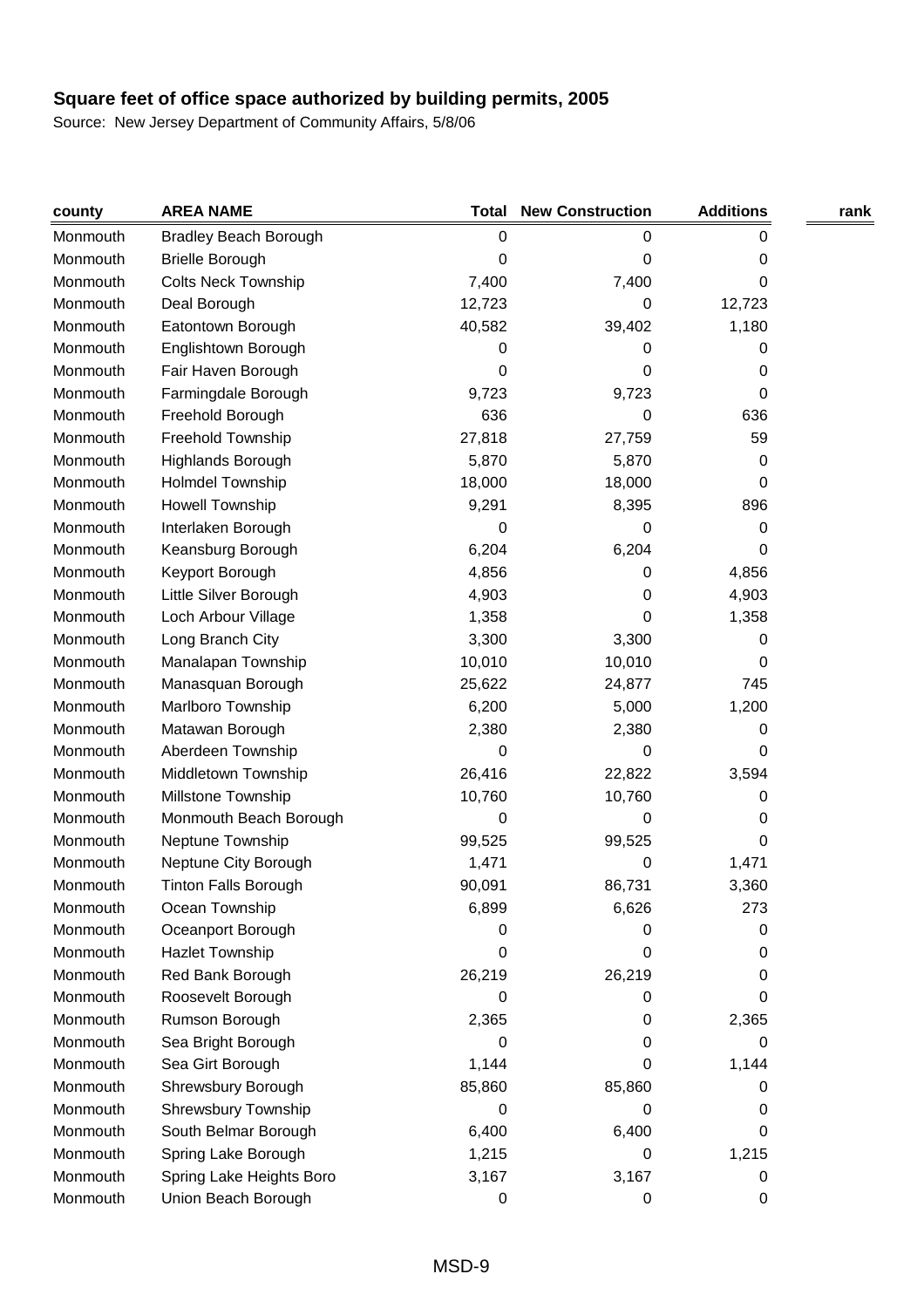| county        | <b>AREA NAME</b>          | <b>Total</b> | <b>New Construction</b> | <b>Additions</b> | rank |
|---------------|---------------------------|--------------|-------------------------|------------------|------|
| Monmouth      | Upper Freehold Township   | 4,734        | 4,470                   | 264              |      |
| Monmouth      | Wall Township             | 98,612       | 93,973                  | 4,639            |      |
| Monmouth      | West Long Branch Borough  | 9,672        | 0                       | 9,672            |      |
| Morris        | <b>Boonton Town</b>       | 8,590        | 0                       | 8,590            |      |
| Morris        | Boonton Township          | 0            | 0                       | 0                |      |
| Morris        | <b>Butler Borough</b>     | 0            | 0                       | 0                |      |
| <b>Morris</b> | Chatham Borough           | 0            | 0                       | 0                |      |
| Morris        | Chatham Township          | 0            | 0                       | 0                |      |
| <b>Morris</b> | Chester Borough           | 8,000        | 8,000                   | 0                |      |
| Morris        | <b>Chester Township</b>   | 0            | 0                       | 0                |      |
| Morris        | Denville Township         | 18,592       | 12,008                  | 6,584            |      |
| <b>Morris</b> | Dover Town                | 0            | 0                       | 0                |      |
| Morris        | East Hanover Township     | 31,540       | 31,540                  | 0                |      |
| Morris        | Florham Park Borough      | 0            | 0                       | 0                |      |
| Morris        | Hanover Township          | 90,827       | 90,827                  | 0                |      |
| Morris        | Harding Township          | 0            | 0                       | 0                |      |
| <b>Morris</b> | Jefferson Township        | 9,818        | 0                       | 9,818            |      |
| Morris        | Kinnelon Borough          | 23,443       | 23,443                  | 0                |      |
| Morris        | Lincoln Park Borough      | 66,115       | 66,115                  | 0                |      |
| Morris        | Madison Borough           | 623          | 0                       | 623              |      |
| Morris        | Mendham Borough           | 15,464       | 14,504                  | 960              |      |
| <b>Morris</b> | Mendham Township          | 0            | 0                       | 0                |      |
| Morris        | Mine Hill Township        | 0            | 0                       | 0                |      |
| Morris        | Montville Township        | 11,106       | 9,560                   | 1,546            |      |
| Morris        | Morris Township           | 0            | 0                       | 0                |      |
| Morris        | Morris Plains Borough     | 634,647      | 634,647                 | 0                |      |
| <b>Morris</b> | Morristown Town           | 54,111       | 52,191                  | 1,920            |      |
| <b>Morris</b> | Mountain Lakes Borough    | 0            | 0                       | 0                |      |
| <b>Morris</b> | Mount Arlington Borough   | 0            | 0                       | 0                |      |
| <b>Morris</b> | Mount Olive Township      | 39,495       | 39,495                  | 0                |      |
| <b>Morris</b> | Netcong Borough           | 0            | 0                       | 0                |      |
| Morris        | Parsippany-Troy Hills Twp | 296,126      | 294,926                 | 1,200            |      |
| Morris        | Long Hill Township        | 438          | 0                       | 438              |      |
| <b>Morris</b> | Pequannock Township       | 20,789       | 15,402                  | 5,387            |      |
| Morris        | Randolph Township         | 2,351        | 0                       | 2,351            |      |
| Morris        | Riverdale Borough         | 21,978       | 16,561                  | 5,417            |      |
| Morris        | Rockaway Borough          | 14,000       | 8,400                   | 5,600            |      |
| Morris        | Rockaway Township         | 120,764      | 73,799                  | 46,965           |      |
| <b>Morris</b> | Roxbury Township          | 173,031      | 0                       | 173,031          |      |
| <b>Morris</b> | Victory Gardens Borough   | 0            | 0                       | 0                |      |
| Morris        | Washington Township       | 0            | 0                       | 0                |      |
| Morris        | Wharton Borough           | 0            | 0                       | 0                |      |
| Ocean         | Barnegat Light Borough    | 0            | 0                       | 0                |      |
| Ocean         | Bay Head Borough          | $\pmb{0}$    | $\pmb{0}$               | 0                |      |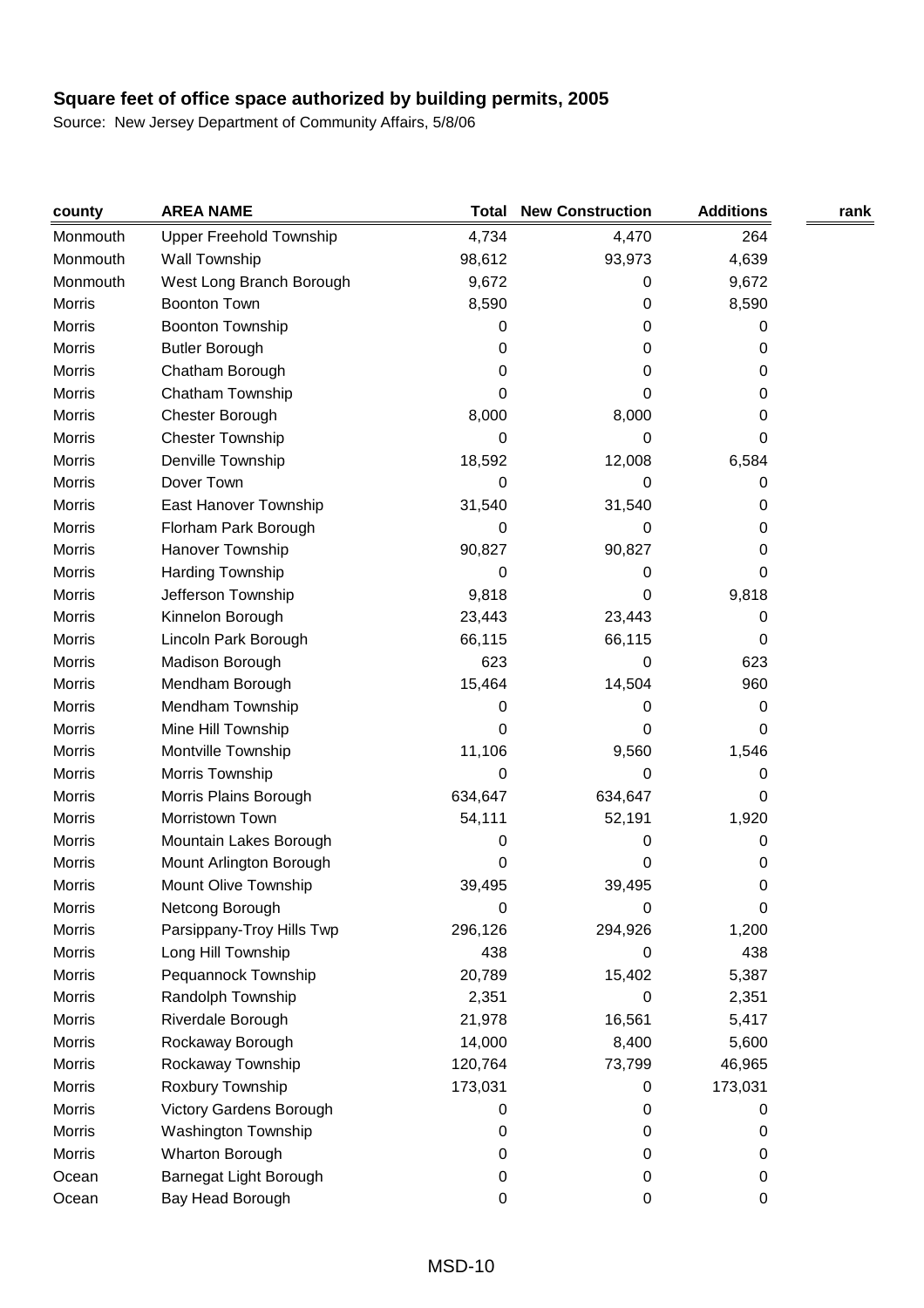| county  | <b>AREA NAME</b>              | Total    | <b>New Construction</b> | <b>Additions</b> | rank |
|---------|-------------------------------|----------|-------------------------|------------------|------|
| Ocean   | Beach Haven Borough           | 2,505    | 2,505                   | 0                |      |
| Ocean   | Beachwood Borough             | 0        | 0                       | 0                |      |
| Ocean   | <b>Berkeley Township</b>      | 91,396   | 91,396                  | 0                |      |
| Ocean   | <b>Brick Township</b>         | 32,546   | 10,800                  | 21,746           |      |
| Ocean   | Dover Township                | 207,802  | 203,799                 | 4,003            |      |
| Ocean   | Eagleswood Township           | 0        | 0                       | 0                |      |
| Ocean   | Harvey Cedars Borough         | 0        | 0                       | 0                |      |
| Ocean   | <b>Island Heights Borough</b> | 0        | 0                       | 0                |      |
| Ocean   | Jackson Township              | 36,050   | 36,050                  | 0                |      |
| Ocean   | Lacey Township                | 26,483   | 26,483                  | 0                |      |
| Ocean   | Lakehurst Borough             | 0        | 0                       | 0                |      |
| Ocean   | Lakewood Township             | 86,442   | 72,492                  | 13,950           |      |
| Ocean   | Lavallette Borough            | 0        | 0                       | 0                |      |
| Ocean   | Little Egg Harbor Township    | 16,161   | 15,293                  | 868              |      |
| Ocean   | Long Beach Township           | 0        | 0                       | 0                |      |
| Ocean   | Manchester Township           | 30,814   | 30,814                  | 0                |      |
| Ocean   | Mantoloking Borough           | 0        | 0                       | 0                |      |
| Ocean   | Ocean Township                | 2,588    | 2,588                   | 0                |      |
| Ocean   | Ocean Gate Borough            | 0        | 0                       | 0                |      |
| Ocean   | Pine Beach Borough            | 0        | 0                       | 0                |      |
| Ocean   | Plumsted Township             | $\Omega$ | 0                       | 0                |      |
| Ocean   | Point Pleasant Borough        | 9,401    | 2,801                   | 6,600            |      |
| Ocean   | Point Pleasant Beach Boro     | 380      | 380                     | 0                |      |
| Ocean   | Seaside Heights Borough       | 0        | 0                       | 0                |      |
| Ocean   | Seaside Park Borough          | 0        | 0                       | 0                |      |
| Ocean   | Ship Bottom Borough           | 0        | 0                       | 0                |      |
| Ocean   | South Toms River Borough      | 0        | 0                       | 0                |      |
| Ocean   | <b>Stafford Township</b>      | 87,725   | 85,341                  | 2,384            |      |
| Ocean   | Surf City Borough             | 0        | 0                       | 0                |      |
| Ocean   | <b>Tuckerton Borough</b>      | 0        | 0                       | 0                |      |
| Ocean   | <b>Barnegat Township</b>      | 15,358   | 15,358                  | 0                |      |
| Passaic | <b>Bloomingdale Borough</b>   | 0        | 0                       | 0                |      |
| Passaic | <b>Clifton City</b>           | 24,587   | 16,007                  | 8,580            |      |
| Passaic | Haledon Borough               | 0        | 0                       | 0                |      |
| Passaic | Hawthorne Borough             | 0        | 0                       | 0                |      |
| Passaic | Little Falls Township         | 298      | 0                       | 298              |      |
| Passaic | North Haledon Borough         | 886      | 0                       | 886              |      |
| Passaic | Passaic City                  | 0        | 0                       | 0                |      |
| Passaic | Paterson City                 | 62,338   | 54,334                  | 8,004            |      |
| Passaic | Pompton Lakes Borough         | 0        | 0                       | 0                |      |
| Passaic | Prospect Park Borough         | 0        | 0                       | 0                |      |
| Passaic | Ringwood Borough              | 1,848    | 1,848                   | 0                |      |
| Passaic | Totowa Borough                | 67,936   | 0                       | 67,936           |      |
| Passaic | Wanaque Borough               | 0        | $\boldsymbol{0}$        | 0                |      |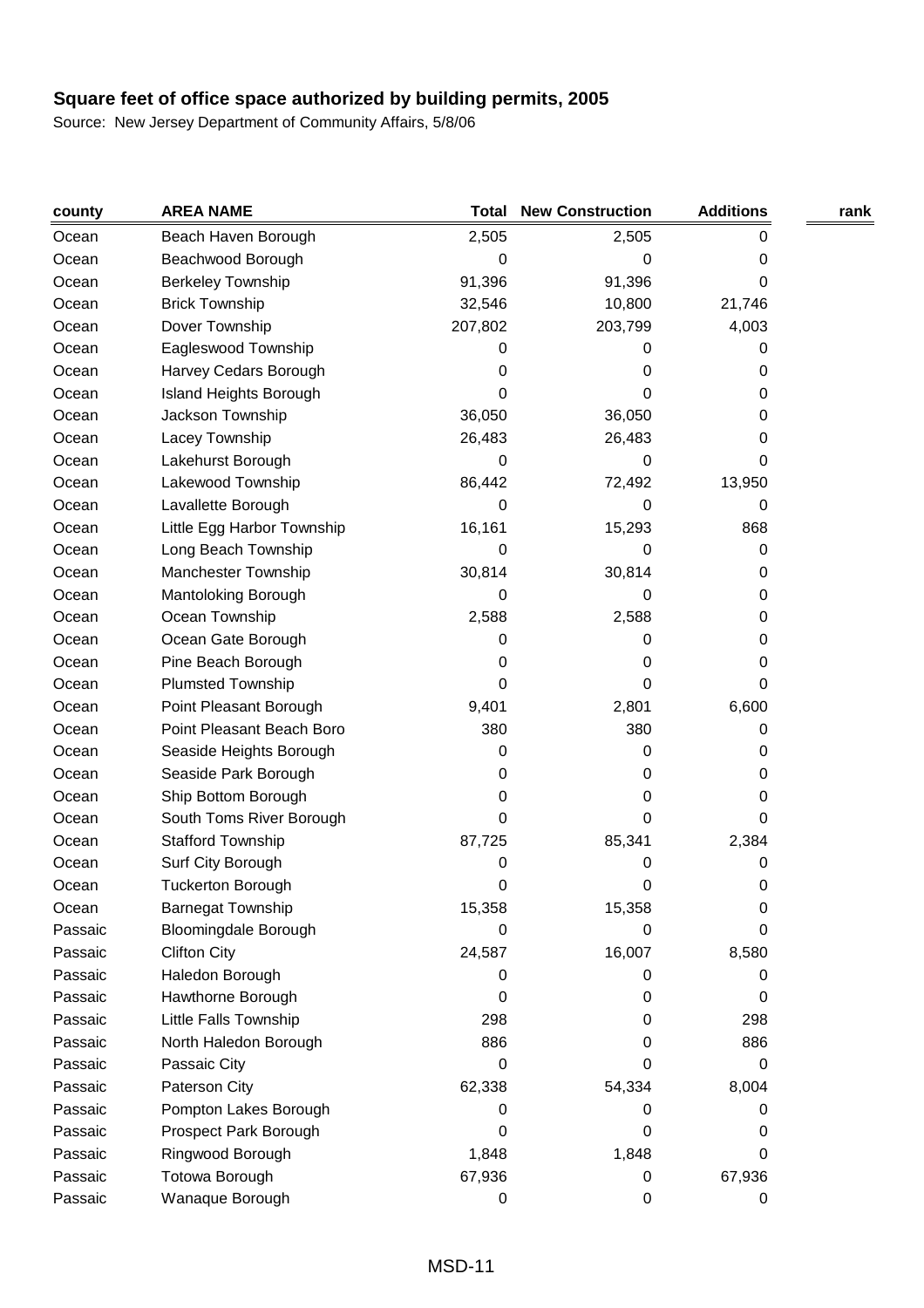| county        | <b>AREA NAME</b>              | Total   | <b>New Construction</b> | <b>Additions</b> | rank |
|---------------|-------------------------------|---------|-------------------------|------------------|------|
| Passaic       | Wayne Township                | 7,539   | 3,539                   | 4,000            |      |
| Passaic       | West Milford Township         | 1,181   | 0                       | 1,181            |      |
| Passaic       | West Paterson Borough         | 0       | 0                       | 0                |      |
| Salem         | Alloway Township              | 0       | 0                       | 0                |      |
| Salem         | Elmer Borough                 | 0       | 0                       | 0                |      |
| Salem         | Elsinboro Township            | 0       | 0                       | 0                |      |
| Salem         | Lower Alloways Creek Twp      | 0       | 0                       | 0                |      |
| Salem         | Mannington Township           | 0       | 0                       | 0                |      |
| Salem         | <b>Oldmans Township</b>       | 0       | 0                       | 0                |      |
| Salem         | Penns Grove Borough           | 0       | 0                       | 0                |      |
| Salem         | Pennsville Township           | 0       | 0                       | 0                |      |
| Salem         | Pilesgrove Township           | 1,425   | 1,425                   | 0                |      |
| Salem         | Pittsgrove Township           | 825     | 825                     | 0                |      |
| Salem         | Quinton Township              | 0       | 0                       | 0                |      |
| Salem         | Salem City                    | 0       | 0                       | 0                |      |
| Salem         | <b>Carneys Point Township</b> | 0       | 0                       | 0                |      |
| Salem         | Upper Pittsgrove Township     | 0       | 0                       | 0                |      |
| Salem         | Woodstown Borough             | 4,752   | 4,752                   | 0                |      |
| Somerset      | <b>Bedminster Township</b>    | 0       | 0                       | 0                |      |
| Somerset      | <b>Bernards Township</b>      | 2,836   | 810                     | 2,026            |      |
| Somerset      | Bernardsville Borough         | 38,420  | 20,920                  | 17,500           |      |
| Somerset      | Bound Brook Borough           | 0       | 0                       | 0                |      |
| Somerset      | <b>Branchburg Township</b>    | 57,265  | 51,365                  | 5,900            |      |
| Somerset      | <b>Bridgewater Township</b>   | 3,717   | 3,717                   | 0                |      |
| Somerset      | Far Hills Borough             | 0       | 0                       | 0                |      |
| Somerset      | Franklin Township             | 112,625 | 111,429                 | 1,196            |      |
| Somerset      | Green Brook Township          | 0       | 0                       | 0                |      |
| Somerset      | Hillsborough Township         | 0       | 0                       | 0                |      |
| Somerset      | Manville Borough              | 0       | 0                       | 0                |      |
| Somerset      | Millstone Borough             | 0       | 0                       | 0                |      |
| Somerset      | Montgomery Township           | 0       | 0                       | 0                |      |
| Somerset      | North Plainfield Borough      | 0       | 0                       | 0                |      |
| Somerset      | Peapack-Gladstone Boro        | 0       | 0                       | 0                |      |
| Somerset      | Raritan Borough               | 0       | 0                       | 0                |      |
| Somerset      | Rocky Hill Borough            | 127     | 127                     | 0                |      |
| Somerset      | Somerville Borough            | 69,776  | 69,776                  | 0                |      |
| Somerset      | South Bound Brook Boro        | 0       | 0                       | 0                |      |
| Somerset      | Warren Township               | 18,297  | 18,297                  | 0                |      |
| Somerset      | Watchung Borough              | 0       | 0                       | 0                |      |
| <b>Sussex</b> | Andover Borough               | 0       | 0                       | 0                |      |
| <b>Sussex</b> | Andover Township              | 3,632   | 3,632                   | 0                |      |
| <b>Sussex</b> | <b>Branchville Borough</b>    | 0       | 0                       | 0                |      |
| <b>Sussex</b> | <b>Byram Township</b>         | 0       | 0                       | 0                |      |
| <b>Sussex</b> | Frankford Township            | 0       | 0                       | 0                |      |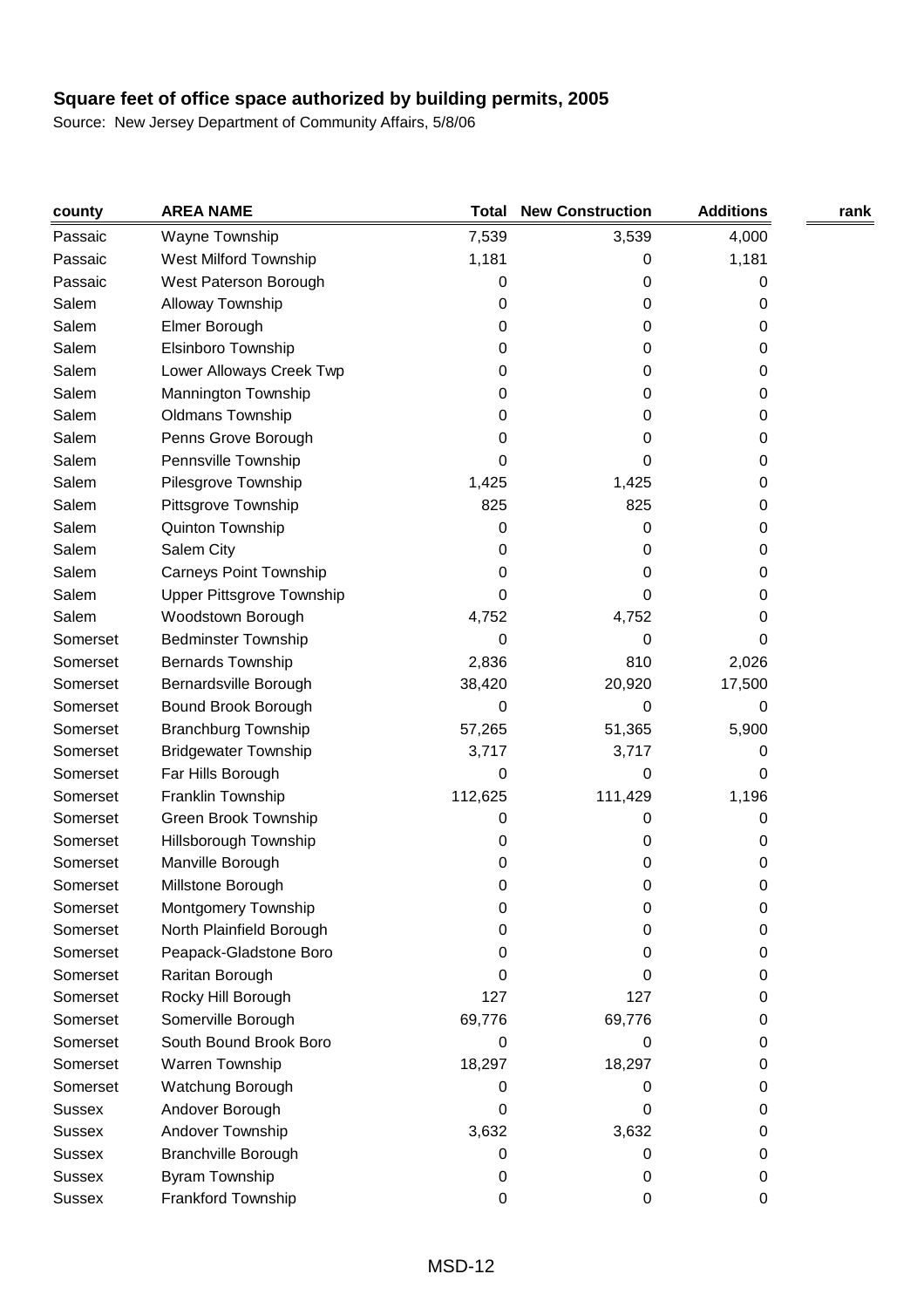| county        | <b>AREA NAME</b>                 | Total   | <b>New Construction</b> | <b>Additions</b> | rank |
|---------------|----------------------------------|---------|-------------------------|------------------|------|
| <b>Sussex</b> | Franklin Borough                 | 12,397  | 11,637                  | 760              |      |
| <b>Sussex</b> | Fredon Township                  | 0       | 0                       | 0                |      |
| <b>Sussex</b> | <b>Green Township</b>            | 0       | 0                       | 0                |      |
| <b>Sussex</b> | Hamburg Borough                  | 268     | 268                     | 0                |      |
| <b>Sussex</b> | Hampton Township                 | 0       | 0                       | 0                |      |
| <b>Sussex</b> | Hardyston Township               | 2,520   | 2,520                   | 0                |      |
| <b>Sussex</b> | Hopatcong Borough                | 5,420   | 5,420                   | 0                |      |
| <b>Sussex</b> | Lafayette Township               | 0       | 0                       | 0                |      |
| <b>Sussex</b> | Montague Township                | 9,550   | 9,550                   | 0                |      |
| <b>Sussex</b> | Newton Town                      | 21,680  | 14,480                  | 7,200            |      |
| <b>Sussex</b> | Ogdensburg Borough               | 0       | 0                       | 0                |      |
| <b>Sussex</b> | Sandyston Township               | 0       | 0                       | 0                |      |
| <b>Sussex</b> | Sparta Township                  | 30,092  | 29,292                  | 800              |      |
| <b>Sussex</b> | Stanhope Borough                 | 0       | 0                       | 0                |      |
| <b>Sussex</b> | <b>Stillwater Township</b>       | 0       | 0                       | 0                |      |
| <b>Sussex</b> | Sussex Borough                   | 0       | 0                       | 0                |      |
| <b>Sussex</b> | Vernon Township                  | 245     | 0                       | 245              |      |
| <b>Sussex</b> | <b>Walpack Township</b>          | 0       | 0                       | 0                |      |
| <b>Sussex</b> | Wantage Township                 | 0       | 0                       | 0                |      |
| Union         | <b>Berkeley Heights Township</b> | 2       | 2                       | 0                |      |
| Union         | <b>Clark Township</b>            | 20,374  | 0                       | 20,374           |      |
| Union         | Cranford Township                | 4,390   | 4,006                   | 384              |      |
| Union         | <b>Elizabeth City</b>            | 33,545  | 15,000                  | 18,545           |      |
| Union         | Fanwood Borough                  | 10,412  | 10,175                  | 237              |      |
| Union         | Garwood Borough                  | 11,638  | 0                       | 11,638           |      |
| Union         | Hillside Township                | 0       | 0                       | 0                |      |
| Union         | Kenilworth Borough               | 158     | 0                       | 158              |      |
| Union         | <b>Linden City</b>               | 112,192 | 24,220                  | 87,972           |      |
| Union         | Mountainside Borough             | 0       | 0                       | 0                |      |
| Union         | New Providence Borough           | 8,158   | 0                       | 8,158            |      |
| Union         | <b>Plainfield City</b>           | 0       | 0                       | 0                |      |
| Union         | <b>Rahway City</b>               | 0       | 0                       | 0                |      |
| Union         | Roselle Borough                  | 2,930   | 2,930                   | 0                |      |
| Union         | Roselle Park Borough             | 4,570   | 4,000                   | 570              |      |
| Union         | Scotch Plains Township           | 0       | 0                       | 0                |      |
| Union         | Springfield Township             | 8,821   | 0                       | 8,821            |      |
| Union         | <b>Summit City</b>               | 74,510  | 74,510                  | 0                |      |
| Union         | Union Township                   | 21,406  | 7,005                   | 14,401           |      |
| Union         | Westfield Town                   | 0       | 0                       | 0                |      |
| Union         | Winfield Township                | 0       | 0                       | 0                |      |
| Warren        | <b>Allamuchy Township</b>        | 0       | 0                       | 0                |      |
| Warren        | Alpha Borough                    | 0       | 0                       | 0                |      |
| Warren        | <b>Belvidere Town</b>            | 0       | 0                       | 0                |      |
| Warren        | <b>Blairstown Township</b>       | 10,336  | 9,916                   | 420              |      |